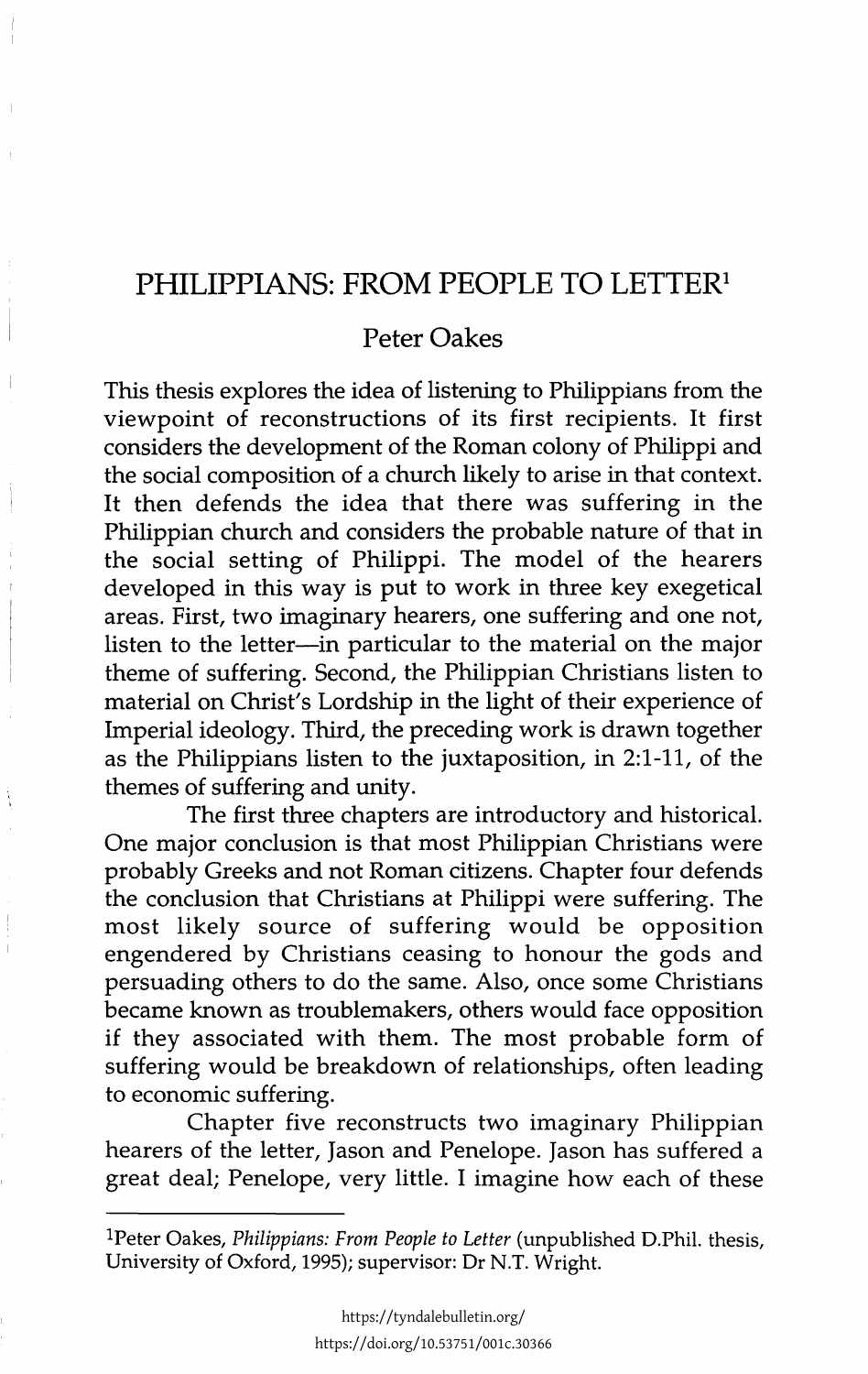might have heard the letter. Jason was waiting to hear from his suffering hero. In 1:1-11, he heard Paul expressing warmth towards the Philippians as they shared with him in similar experiences of suffering. Penelope was waiting to hear from the missionary she supported. In 1:1-11, she heard Paul expressing appreciation for their financial support. Each hearer 'filled in' relatively open terms from their own perspective. This raises questions about whether Paul might be deliberately leaving the terms open.

In 1:12-26, Penelope heard a 'missionary report'; Jason heard a model for behaviour under suffering. In 1:27-2:18, Penelope was disturbed as Paul sided with those suffering; Jason was encouraged. In 2:19-30, the travel plans took on weighty significance as Penelope wondered what Timothy would expect to find in Philippi. He was due to report back to Paul (2:19). Listening to Philippians 3-4 from the perspectives of characters oriented around the theme of suffering, which runs right through the letter, shows that much of the material in the letter can be drawn together.

The starting point for chapter six is the recognition that 2:9-11 represents a granting of authority rather than simply reward or vindication. For the Philippian hearers, a natural point of comparison for this is the Emperor. Moreover, therefore' in 2:9 represents that authority as having been granted for a reason. We should, then, consider what were seen in the first century as factors which properly legitimated the granting of extensive authority. This points us towards the Roman Imperial ideology to which the Philippians would have been exposed.

In 3:20-21, the context of the references to Christ is political, the topic being ethics defined by allegiance to an alternative state. In such a context, a 'saviour' who comes from that state to rescue his people is bound to be heard as a comparison with the Emperor. This is brought home by Christ's action in accordance with the power by which he subjects all things to himself. 2:9-11 is conceptually and verbally linked to 3:20-21. 2:9-11 presents Christ as acceding to an authority which includes the Emperor's sphere but goes beyond it. Divine figures who might be alternative points of comparison for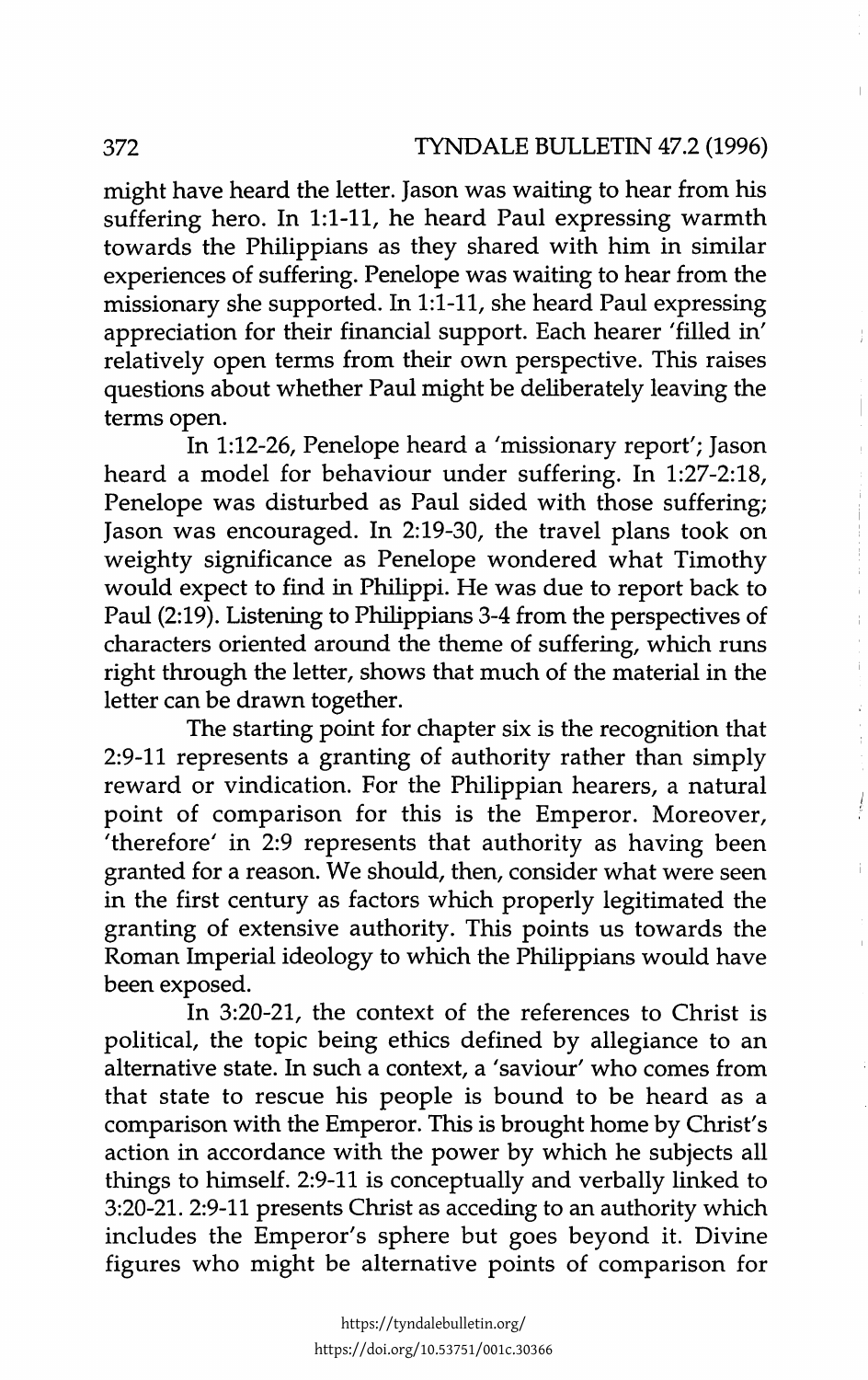heavenly authority would either not be uniformly recognised by the Philippians as having universal authority or do not fit the picture presented by 2:9-11.

'Therefore' in 2:9 supports the comparison. The importance of selfless moral excellence in legitimating the authority of an emperor makes 2:6-8 a very natural legitimation of 2:9-11 in the Roman context. The parallel with the Emperor is strengthened by the role of naming in 2:9 and by the title 'Lord'. If the cosmos is saved in 2:10, the parallel is further strengthened because Christ is carrying out the central Imperial task of bringing salvation by universal submission. 2:10 also quotes Isaiah 45:23. The picture there is of God as Emperor on his throne, with the nations coming to do homage. Paul places Christ on this Imperial throne.

The final chapter considers the way in which the theme of suffering and the appeal to unity are intertwined in 1:27-2:11. The chapter considers how the Philippians are likely to have heard 2:1-4 and the ways in which 2:5-11 could have functioned to reinforce the call of the preceding verses. The intertwining of the issues of suffering and unity is first placed in the context of Philippi. Suffering-especially economic suffering-increases the need for unity, particularly in terms of mutual financial support. Putting this into effect would be difficult in the Graeco-Roman setting, given the social imperative of maintaining one's present level of wealth and one's present economic relationships. Suffering would make maintenance of unity more difficult.

The main implication of 1:27-30 for 2:1-4 is that the unity at issue is unity under opposition and suffering. The particular list of benefits and attitudes in 2:1 sets up an expectation that Paul will call for a demonstration of these towards others by practical help. The call to unity in 2:2, however, goes beyond what would be expected in Graeco-Roman society. Mutual support in a group covering a range of statuses would normally be in the form of patronal relationships. What Paul calls for sounds more like friendship between social equals. 2:4, the end-point of Paul's plea, is about concern for the interests of others. In a suffering church, this probably means provision of practical support.